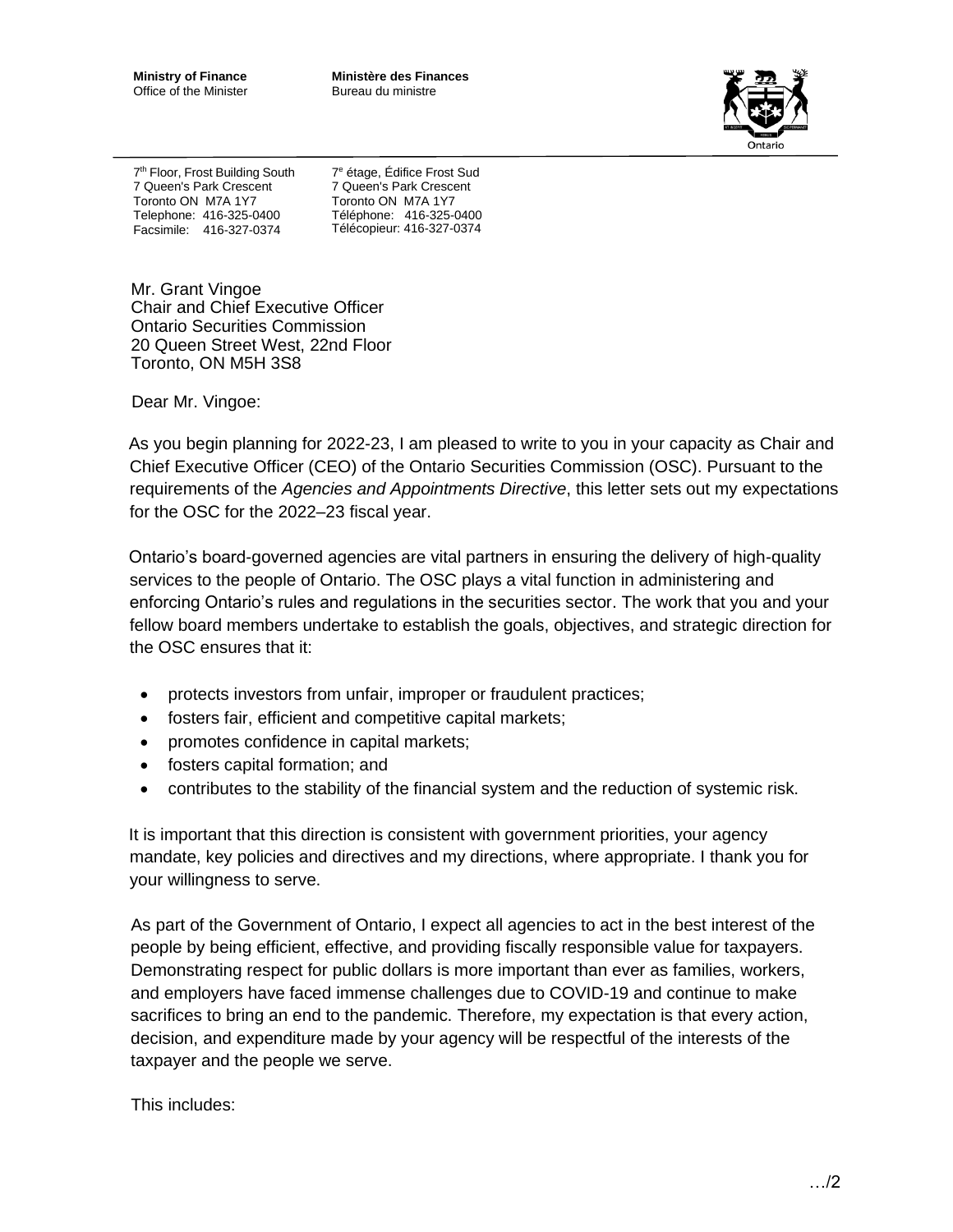# **1. Competitiveness, Sustainability and Expenditure Management**

- Operating within your agency's approved budget;
- Identifying and pursuing opportunities for innovative practices and/or improved sustainability;
- Complying with applicable direction related to supply chain centralization and Realty Interim Measures for agency office space;
- Adhering to directives and policies regarding expenditure management and executive compensation; and
- Working with the ministry, where appropriate, to advance the *Ontario Onwards Action Plan.*

## **2. Transparency and Accountability**

- Abiding by applicable government directives and policies and ensuring transparency and accountability in reporting;
- Adhering to requirements of the *Agencies and Appointments Directive*, accounting standards and practices and the *Public Service of Ontario Act* ethical framework, and responding to audit findings, where applicable; and
- Identifying appropriate skills, knowledge and experience needed to effectively support the board's role in agency governance and accountability.

#### **3. Risk Management**

- Developing and implementing an effective process for the identification, assessment, and mitigation of risks, including planning for and responding to health and other emergency situations, including but not limited to COVID-19; and
- Developing a continuity of operations plan that identifies time critical/essential services and personnel.

## **4. Workforce Management**

- Optimizing the OSC's organizational capacity to support the best possible public service delivery; and
- Modernizing and redeploying resources to priority areas when or where they are needed.

### **5. Data Collection**

- Improving how OSC uses data in decision-making, information-sharing and reporting, including by leveraging available or new data solutions to inform outcomebased reporting and improve service delivery; and
- Supporting transparency and privacy requirements of data work and data sharing with the ministry, as appropriate.

## **6. Digital Delivery and Customer Service**

- Exploring and implementing digitization or digital modernization strategies for online service delivery and continuing to meet and exceed customer service standards through transition; and
- Adopting digital approaches, such as user research and agile development.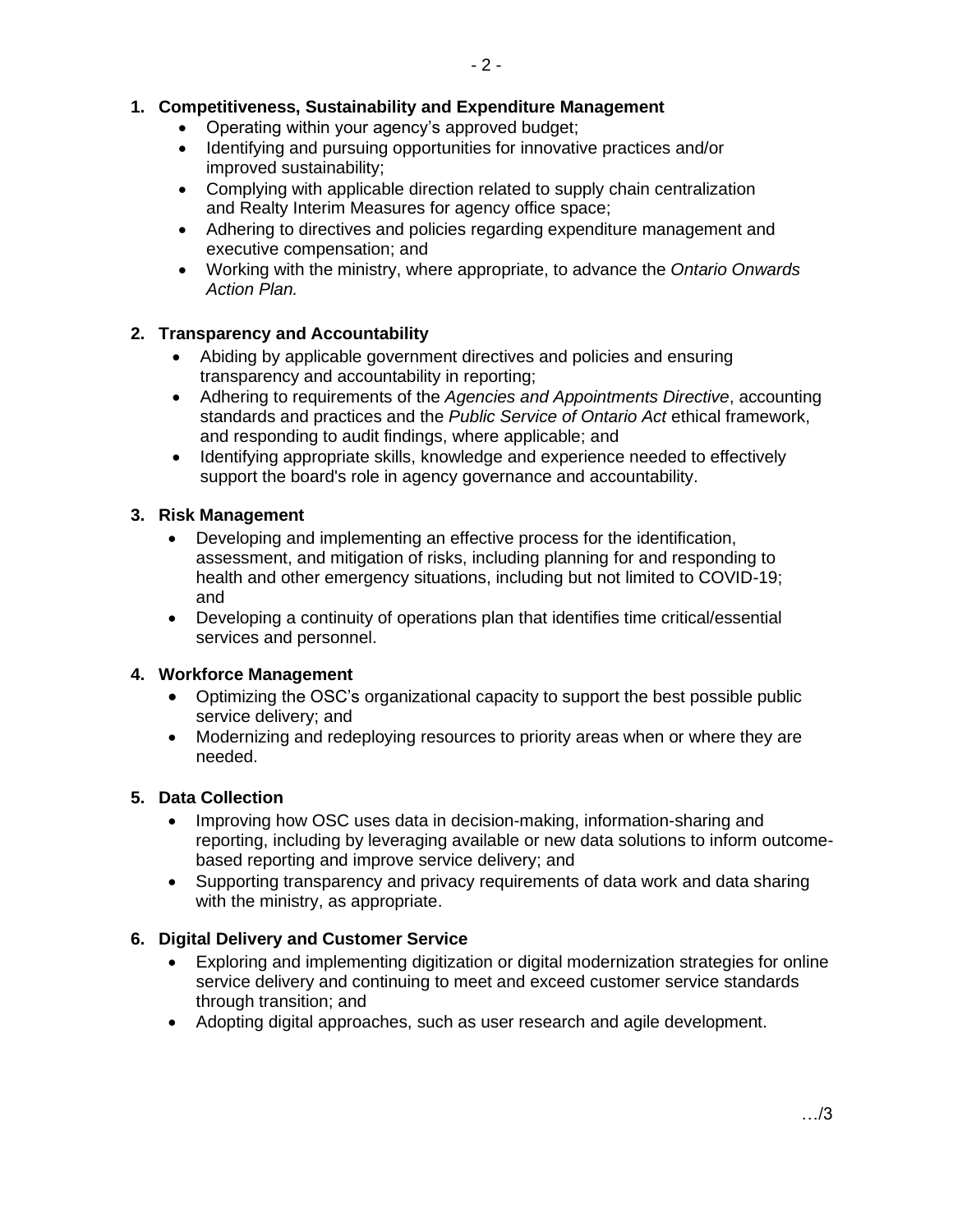## **7. Diversity and Inclusion**

- Developing and encouraging diversity and inclusion initiatives that promote an equitable, inclusive, accessible, anti-racist and diverse workplace;
- Demonstrating leadership of an inclusive environment free of harassment; and
- Adopting an inclusion engagement process to ensure all voices are heard to inform policies and decision-making.

# **8. COVID-19 Recovery**

- Identifying and pursuing service delivery methods (digital or other) that have evolved since the start of COVID-19; and
- Supporting the recovery efforts from COVID-19.

In addition to these government-wide priorities, I expect the OSC to focus on:

- Continuing to support implementation of the recommendations from the Capital Markets Modernization Taskforce Report, to the extent that they align with government priorities;
- Supporting the work to implement the governance changes that would result from proclamation of the *Securities Commission Act, 2021;*
- Continuing to support the government's consultation on the draft Capital Markets Act;
- Working with the government to foster economic growth through Ontario's Capital Markets Plan;
- Engaging market participants with the objective of supporting innovation and promoting capital formation and regulatory compliance through the Office of Economic Growth and Innovation;
- Taking a leadership role in securities regulation to foster fair and efficient capital markets in Ontario and Canada;
- Enhancing transparency by ensuring that qualitative and quantitative analysis of anticipated costs and benefits of a proposed rule would be provided within the OSC's rule publications and shared as part of the consultations on the proposal to better inform public comments and the rule-making process;
- Conducting its affairs with a focus on ensuring efficiencies and red tape reduction are a priority for all internal and external processes;
- Supporting the government on strategic policy initiatives as needed;
- Delivering responsive regulation through collaboration with stakeholders and other regulators;
- Identifying opportunities to enhance the competitiveness of Ontario businesses while maintaining appropriate investor protections; and